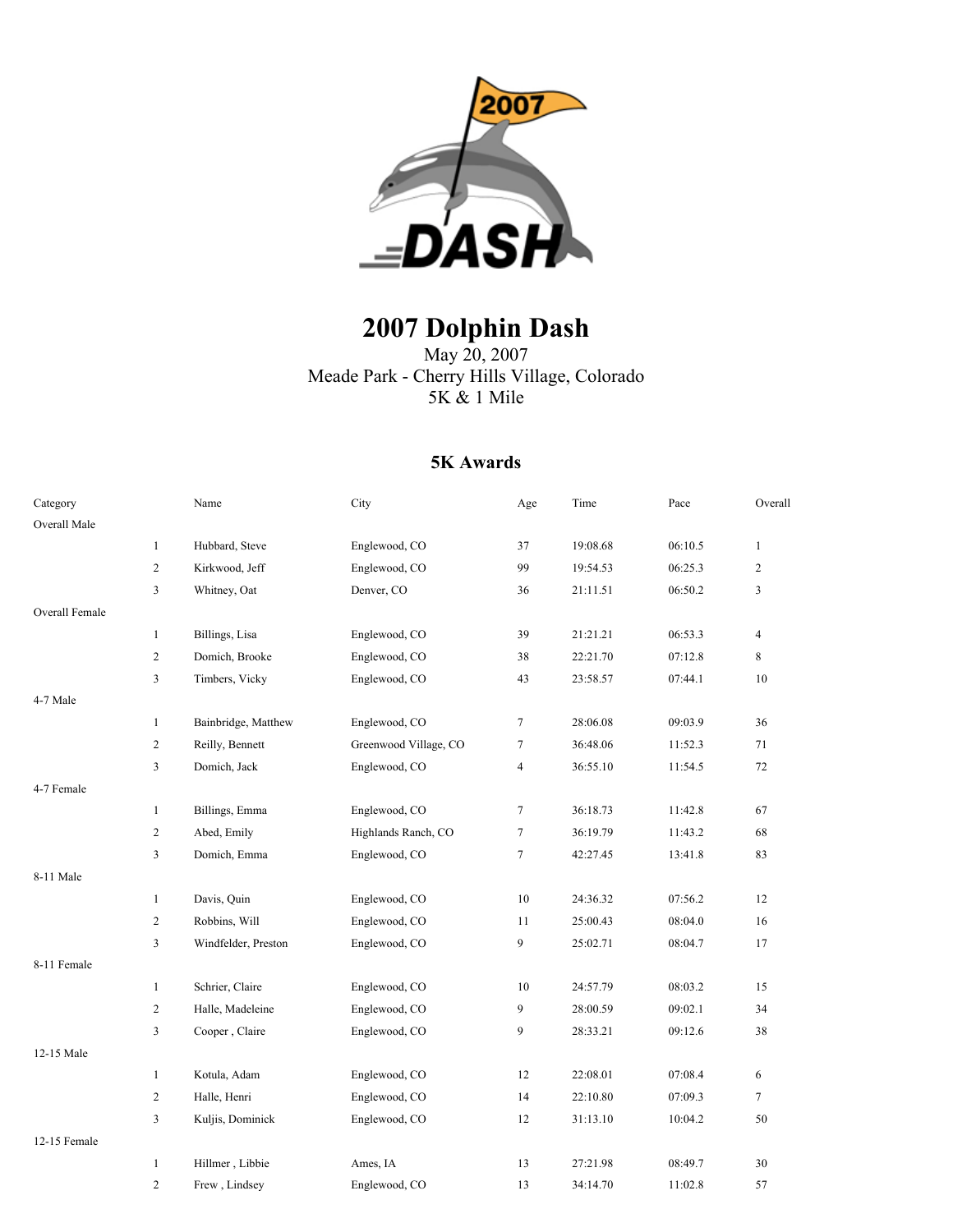#### 16-19 Male

|                  | $\mathbf{1}$   | Santavasi, Tyler | Centennial, CO        | 16 | 23:54.57 | 07:42.8 | 9            |
|------------------|----------------|------------------|-----------------------|----|----------|---------|--------------|
| 16-19 Female     |                |                  |                       |    |          |         |              |
|                  | $\mathbf{1}$   | Kuljis, Lucie    | Englewood, CO         | 17 | 34:17.73 | 11:03.8 | 59           |
| 20-39 Male       |                |                  |                       |    |          |         |              |
|                  | $\mathbf{1}$   | Hubbard, Steve   | Englewood, CO         | 37 | 19:08.68 | 06:10.5 | $\mathbf{1}$ |
|                  | $\overline{c}$ | Whitney, Oat     | Denver, CO            | 36 | 21:11.51 | 06:50.2 | 3            |
|                  | 3              | Luskey, Randy    | Englewood, CO         | 39 | 21:54.59 | 07:04.1 | 5            |
| 20-39 Female     |                |                  |                       |    |          |         |              |
|                  | $\mathbf{1}$   | Billings, Lisa   | Englewood, CO         | 39 | 21:21.21 | 06:53.3 | 4            |
|                  | 2              | Domich, Brooke   | Englewood, CO         | 38 | 22:21.70 | 07:12.8 | 8            |
|                  | 3              | Groth, Whitney   | Denver, CO            | 39 | 27:11.47 | 08:46.3 | 26           |
| 40 & Over Male   |                |                  |                       |    |          |         |              |
|                  | $\mathbf{1}$   | Ruggles, Norm    | Greenwood Village, CO | 57 | 24:37.99 | 07:56.8 | 13           |
|                  | 2              | Schier, David    | Englewood, CO         | 47 | 25:05.56 | 08:05.7 | 18           |
|                  | $\overline{3}$ | Mauger, Bill     | Englewood, CO         | 43 | 25:25.55 | 08:12.1 | 19           |
| 40 & Over Female |                |                  |                       |    |          |         |              |
|                  | $\mathbf{1}$   | Timbers, Vicky   | Englewood, CO         | 43 | 23:58.57 | 07:44.1 | 10           |
|                  | 2              | Hillmer, Holli   | Ames, IA              | 42 | 25:44.68 | 08:18.3 | 20           |
|                  | 3              | Reilly, Amy      | Greenwood Village, CO | 40 | 27:15.72 | 08:47.7 | 28           |
|                  |                |                  |                       |    |          |         |              |

#### **5K Overall Results**

| Place        | Name                | City                  | Sex                       | $_{\rm Age}$ | Bib  | Time     | Pace    |
|--------------|---------------------|-----------------------|---------------------------|--------------|------|----------|---------|
| $\mathbf{1}$ | Hubbard, Steve      | Englewood, CO         | M                         | 37           | 178  | 19:08.68 | 06:10.5 |
| 2            | Kirkwood, Jeff      | Englewood, CO         | M                         | 99           | 353  | 19:54.53 | 06:25.3 |
| 3            | Whitney, Oat        | Denver, CO            | M                         | 36           | 38   | 21:11.51 | 06:50.2 |
| 4            | Billings, Lisa      | Englewood, CO         | $\mathbf F$               | 39           | 48   | 21:21.21 | 06:53.3 |
| 5            | Luskey, Randy       | Englewood, CO         | M                         | 39           | 448  | 21:54.59 | 07:04.1 |
| 6            | Kotula, Adam        | Englewood, CO         | M                         | 12           | 421  | 22:08.01 | 07:08.4 |
| 7            | Halle, Henri        | Englewood, CO         | M                         | 14           | 256  | 22:10.80 | 07:09.3 |
| 8            | Domich, Brooke      | Englewood, CO         | $\boldsymbol{\mathrm{F}}$ | 38           | 116  | 22:21.70 | 07:12.8 |
| 9            | Santavasi, Tyler    | Centennial, CO        | M                         | 16           | 507  | 23:54.57 | 07:42.8 |
| 10           | Timbers, Vicky      | Englewood, CO         | $\boldsymbol{\mathrm{F}}$ | 43           | 304  | 23:58.57 | 07:44.1 |
| 11           | Capoot, Barry       | Englewood, CO         | M                         | 36           | 243  | 24:13.07 | 07:48.7 |
| 12           | Davis, Quin         | Englewood, CO         | M                         | 10           | 5    | 24:36.32 | 07:56.2 |
| 13           | Ruggles, Norm       | Greenwood Village, CO | M                         | 57           | 503  | 24:37.99 | 07:56.8 |
| 14           | Springer, Erik      | Englewood, CO         | M                         | 36           | 522  | 24:52.91 | 08:01.6 |
| 15           | Schrier, Claire     | Englewood, CO         | $\boldsymbol{\mathrm{F}}$ | 10           | 523  | 24:57.79 | 08:03.2 |
| 16           | Robbins, Will       | Englewood, CO         | M                         | 11           | 345  | 25:00.43 | 08:04.0 |
| 17           | Windfelder, Preston | Englewood, CO         | M                         | 9            | 446  | 25:02.71 | 08:04.7 |
| 18           | Schier, David       | Englewood, CO         | $\mathbf M$               | 47           | 524  | 25:05.56 | 08:05.7 |
| 19           | Mauger, Bill        | Englewood, CO         | M                         | 43           | 495  | 25:25.55 | 08:12.1 |
| 20           | Hillmer, Holli      | Ames, IA              | F                         | 42           | 473  | 25:44.68 | 08:18.3 |
| 21           | Meers, Lawrence     | Westminster, CO       | M                         | 48           | 100  | 25:52.20 | 08:20.7 |
| 22           | Unknown             | Unknown               | M                         | 99           | 373  | 26:01.55 | 08:23.7 |
| 23           | Keller, Dan         | Englewood, CO         | M                         | 48           | 173  | 26:11.76 | 08:27.0 |
| 24           | Kirkwood, Brenda    | Englewood, CO         | ${\rm F}$                 | 99           | 354  | 26:46.65 | 08:38.3 |
| 25           | Corbett, Annie      | Englewood, CO         | F                         | 99           | 320  | 27:11.14 | 08:46.2 |
| 26           | Groth, Whitney      | Denver, CO            | $\mathbf F$               | 39           | 347  | 27:11.47 | 08:46.3 |
| 27           | Unknown             | Unknown               | M                         | 99           | 1022 | 27:12.84 | 08:46.7 |
| 28           | Reilly, Amy         | Greenwood Village, CO | ${\rm F}$                 | 40           | 44   | 27:15.72 | 08:47.7 |
| 29           | Honnen, Mark        | Englewood, CO         | M                         | 99           | 54   | 27:20.73 | 08:49.3 |
| 30           | Hillmer, Libbie     | Ames, IA              | ${\rm F}$                 | 13           | 474  | 27:21.98 | 08:49.7 |
| 31           | Carr, Mike          | Ames, IA              | M                         | 34           | 472  | 27:24.02 | 08:50.3 |
| 32           | Corbett, Cole       | Englewood, CO         | M                         | 8            | 317  | 27:48.27 | 08:58.2 |
| 33           | Carpenter, Jack     | Englewood, CO         | M                         | 11           | 431  | 27:51.07 | 08:59.1 |
| 34           | Halle, Madeleine    | Englewood, CO         | F                         | 9            | 258  | 28:00.59 | 09:02.1 |
|              |                     |                       |                           |              |      |          |         |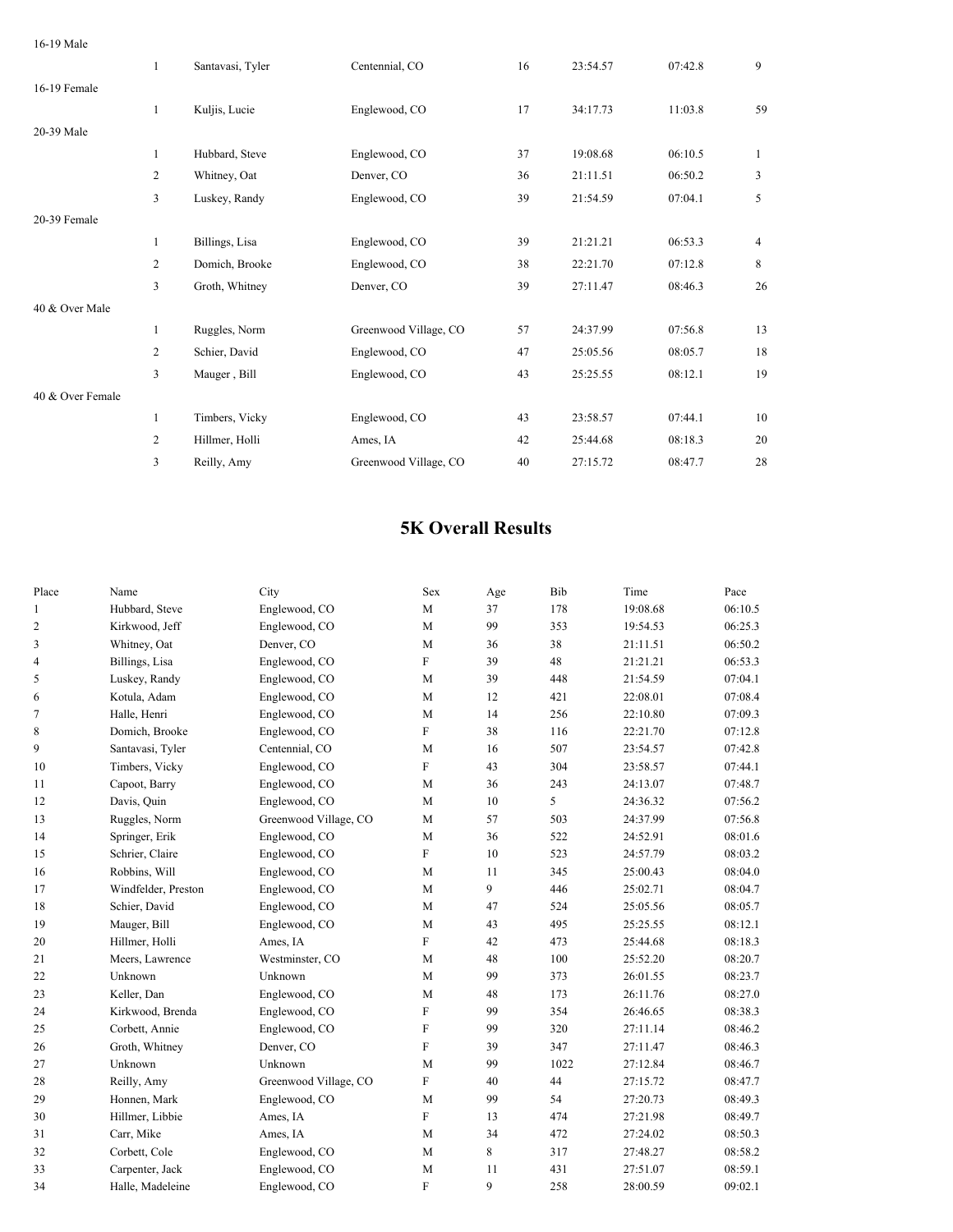| 35     | Greene, Jack        | Englewood, CO         | M           | 99                       | 513            | 28:05.55             | 09:03.7 |
|--------|---------------------|-----------------------|-------------|--------------------------|----------------|----------------------|---------|
| 36     | Bainbridge, Matthew | Englewood, CO         | M           | 7                        | 177            | 28:06.08             | 09:03.9 |
| 37     | Bainbridge, Jacci   | Englewood, CO         | F           | 44                       | 174            | 28:14.42             | 09:06.6 |
| 38     | Cooper, Claire      | Englewood, CO         | F           | 9                        | 517            | 28:33.21             | 09:12.6 |
| 39     | Unknown             | Unknown               | M           | 99                       | 1006           | 28:34.91             | 09:13.2 |
| 40     | Schwartz, Robert    | Englewood, CO         | М           | 8                        | 160            | 28:34.91             | 09:13.2 |
| 41     | Schwartz, Anne      | Englewood, CO         | F           | 42                       | 158            | 28:45.66             | 09:16.7 |
| 42     | Markusa, Lillian    | Englewood, CO         | F           | 8                        | 468            | 28:56.82             | 09:20.3 |
| 43     | Carpenter, Nick     | Englewood, CO         | M           | 11                       | 510            | 29:27.74             | 09:30.2 |
| 44     | Beggins, John       | Englewood, CO         | M           | 47                       | 223            | 29:37.65             | 09:33.4 |
| 45     | Wagoner, Beverly    | Greenwood Village, CO | F           | 62                       | 505            | 30:14.68             | 09:45.4 |
| 46     | Cooper, Andrew      | Englewood, CO         | M           | 44                       | 514            | 30:14.93             | 09:45.5 |
|        |                     | Englewood, CO         | F           | 46                       |                |                      | 09:50.2 |
| 47     | Cooper, Suzanne     |                       |             |                          | 515            | 30:29.71             |         |
| 48     | Unknown             | Unknown               | M           | 99                       | 1005           | 30:33.69             | 09:51.5 |
| 49     | Whitney, Annie      | Denver, CO            | F           | 30                       | 39             | 30:49.26             | 09:56.5 |
| 50     | Kuljis, Dominick    | Englewood, CO         | М           | 12                       | 113            | 31:13.10             | 10:04.2 |
| 51     | Barker, Nicolas     | Centennial, CO        | $\mathbf M$ | 11                       | 500            | 31:13.39             | 10:04.3 |
| 52     | Barker, Francis     | Englewood, CO         | $\mathbf M$ | 45                       | 501            | 31:43.49             | 10:14.0 |
| 53     | Cooper, Eddie       | Englewood, CO         | $\mathbf M$ | 12                       | 516            | 31:47.79             | 10:15.4 |
| 54     | Markusa, Bradd      | Englewood, CO         | М           | 46                       | 470            | 32:25.74             | 10:27.7 |
| 55     | Unknown             | Unknown               | ${\bf M}$   | 99                       | 1004           | 33:00.33             | 10:38.8 |
| 56     | Young, Kim          | Englewood, CO         | F           | 40                       | 45             | 33:41.05             | 10:52.0 |
| 57     | Frew, Lindsey       | Englewood, CO         | F           | 13                       | 460            | 34:14.70             | 11:02.8 |
| 58     | Billings, Maddie    | Englewood, CO         | F           | 8                        | 49             | 34:16.36             | 11:03.3 |
| 59     | Kuljis, Lucie       | Englewood, CO         | F           | 17                       | 112            | 34:17.73             | 11:03.8 |
| 60     | Windfelder, Erin    | Englewood, CO         | F           | 8                        | 447            | 34:19.57             | 11:04.4 |
| 61     | Windfelder, David   | Englewood, CO         | M           | 36                       | 445            | 34:23.35             | 11:05.6 |
| 62     | Navilliat, Anne     | Englewood, CO         | F           | 46                       | 198            | 34:23.90             | 11:05.8 |
| 63     | Malone, Grace       | Englewood, CO         | F           | 8                        | 359            | 34:39.72             | 11:10.9 |
| 64     | Kingdom, Stephonic  | Englewood, CO         | F           | 43                       | 425            | 34:41.51             | 11:11.5 |
| 65     | Peterson, Craig     | Englewood, CO         | М           | 52                       | 423            | 35:20.21             | 11:23.9 |
| 66     | Knierim, Kevin      | Englewood, CO         | M           | 41                       | 279            | 35:39.40             | 11:30.1 |
| 67     | Billings, Emma      | Englewood, CO         | F           | $\tau$                   | 50             | 36:18.73             | 11:42.8 |
| 68     | Abed, Emily         | Highlands Ranch, CO   | F           | $\tau$                   | 84             | 36:19.79             | 11:43.2 |
| 69     | Abed, Kamal         | Highlands Ranch, CO   | М           | 53                       | 83             | 36:42.49             | 11:50.5 |
| 70     | Keller, Sam         | Englewood, CO         | М           | $\,$ 8 $\,$              | 171            | 36:46.51             | 11:51.8 |
| 71     | Reilly, Bennett     | Greenwood Village, CO | $\mathbf M$ | $\tau$                   | 42             | 36:48.06             | 11:52.3 |
| 72     | Domich, Jack        | Englewood, CO         | М           | $\overline{\mathcal{L}}$ | 119            | 36:55.10             | 11:54.5 |
| 73     | Gilpatrick, Theresa | Englewood, CO         | F           | 99                       | $\overline{c}$ | 37:03.73             | 11:57.3 |
| 74     | Markusa, Susan      | Englewood, CO         | F           | 43                       | 469            | 37:27.70             | 12:05.1 |
| $75\,$ | Book, Daniel        | Englewood, CO         | $\mathbf M$ | $10\,$                   | 141            | 37:43.51             | 12:10.2 |
| 76     | Williams, Noelle    | Castle Rock, CO       | F           | 42                       | 477            | 37:48.18             | 12:11.7 |
| 77     | Williams, Reggie    | Castle Rock, CO       | M           | $\tau$                   | 476            | 39:00.36             | 12:35.0 |
| 78     | Quisenberry, Cole   | Englewood, CO         | М           | 8                        | 69             | 39:02.40             | 12:35.6 |
| 79     | Raochonski, Reed    | Englewood, CO         | M           | 8                        | 261            | 40:07.27             | 12:56.5 |
| $80\,$ | Brady, Andrea       | Englewood, CO         | F           | 43                       | 293            | 40:22.91             | 13:01.6 |
| 81     | Grewe, Matthew      | Englewood, CO         | M           | 5                        | 95             | 40:23.39             | 13:01.7 |
|        | Grewe, Sallie       | Englewood, CO         | F           | 44                       | 91             | 40:24.65             | 13:02.1 |
| 82     | Domich, Emma        |                       | F           |                          |                |                      |         |
| 83     |                     | Englewood, CO         |             | 7                        | 118            | 42:27.45<br>42:56.54 | 13:41.8 |
| 84     | Brady, Davis        | Englewood, CO         | M           | 12                       | 294            |                      | 13:51.1 |
| 85     | Ruggles, Susan      | Greenwood Village, CO | F           | 55                       | 504            | 44:28.29             | 14:20.7 |
| 86     | Hertel, Annie       | Englewood, CO         | F           | 10                       | 518            | 45:37.33             | 14:43.0 |
| 87     | Keller, Sarah       | Englewood, CO         | F           | 10                       | 170            | 45:38.58             | 14:43.4 |
| 88     | Schwartz, Blair     | Englewood, CO         | F           | 10                       | 159            | 46:04.65             | 14:51.8 |
| 89     | Unknown             | Unknown               | M           | 99                       | 1003           | 46:06.09             | 14:52.3 |
| 90     | Frew, Shelby        | Englewood, CO         | F           | 10                       | 461            | 46:41.18             | 15:03.6 |
| 91     | Unknown             | Unknown               | M           | 99                       | 1002           | 46:45.25             | 15:04.9 |
| 92     | Lovelace, Jon       | Englewood, CO         | M           | 99                       | 412            | 47:40.53             | 15:22.8 |
| 93     | Lovelace, Cindy     | Englewood, CO         | F           | 99                       | 413            | 47:41.25             | 15:23.0 |
| 94     | Raochonski, Carey   | Englewood, CO         | F           | 37                       | 263            | 48:55.64             | 15:47.0 |
| 95     | Unknown             | Unknown               | M           | 99                       | 1001           | 48:56.11             | 15:47.1 |
| 96     | Reilly, Emma        | Greenwood Village, CO | F           | 9                        | 41             | 50:44.65             | 16:22.1 |
| 97     | White, Madison      | Englewood, CO         | F           | 8                        | 366            | 56:43.43             | 18:17.9 |
| 98     | Schwartz, Dorian    | Englewood, CO         | F           | 6                        | 161            | 57:49.24             | 18:39.1 |
| 99     | Unknown             | Unknown               | M           | 99                       | 1023           | 57:49.86             | 18:39.3 |
| 100    | Naylor, Sydnee      | Englewood, CO         | F           | 9                        | 339            | 58:24.32             | 18:50.4 |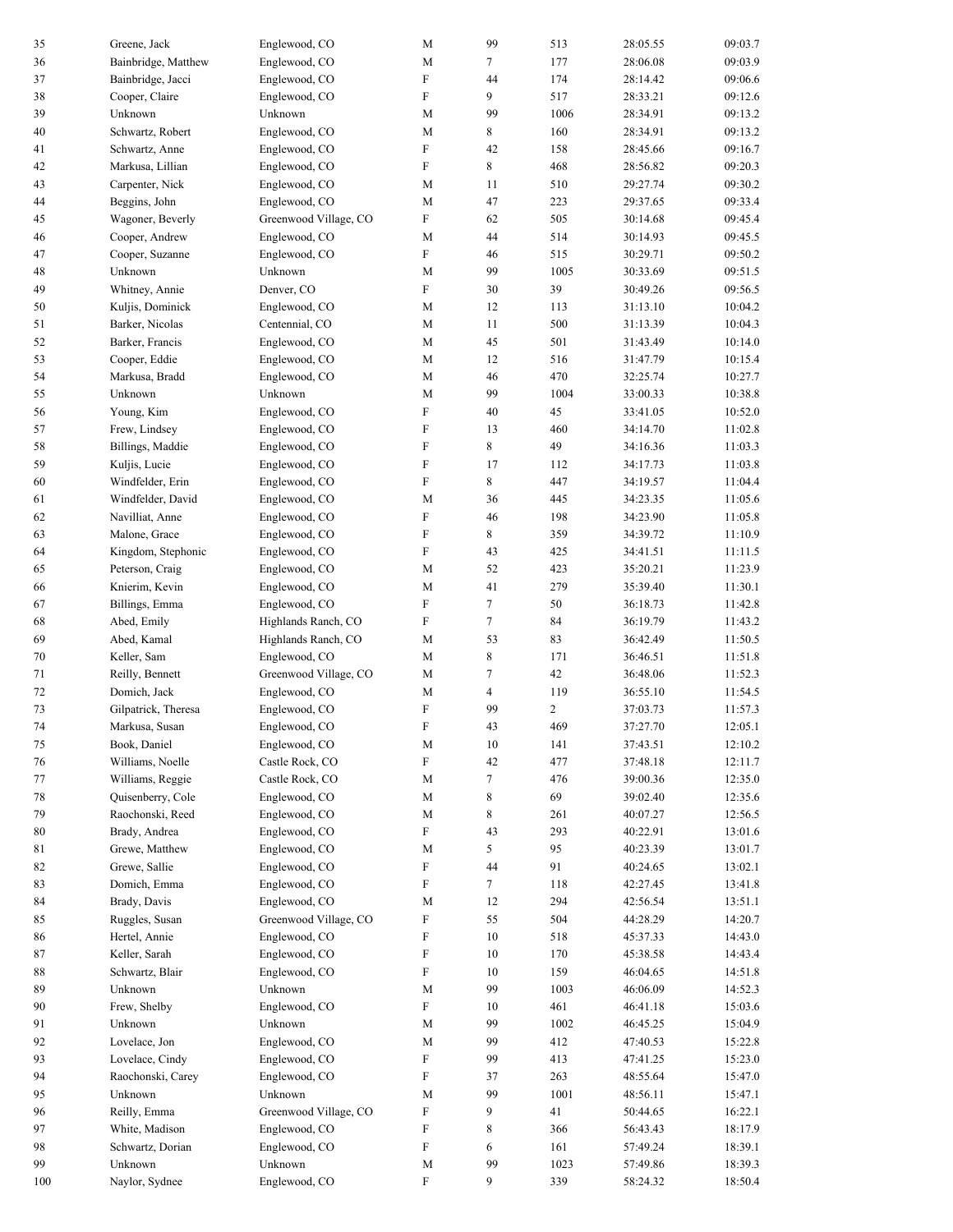| 101 | Bailey, Donar    | Englewood, CO |   |    | 502 | 58:27.52   | 18:51.5 |
|-----|------------------|---------------|---|----|-----|------------|---------|
| 102 | Tuttle. Niki     | Englewood, CO |   | 41 | 300 | 58:33.70   | 18:53.5 |
| 103 | Naylor, Lauren   | Englewood, CO |   | 99 | 340 | 58:33.71   | 18:53.5 |
| 104 | Schneider, David | Fuscon. AZ    | М | 58 |     | 1:04:36.56 | 20:50.5 |

### **1 Mile Awards**

| Category         |                | Name                | City                  | Time     | Pace     | Overall        |
|------------------|----------------|---------------------|-----------------------|----------|----------|----------------|
| 3rd Grade Male   |                |                     |                       |          |          |                |
|                  | $\mathbf{1}$   | Higgins, Andrew     | Englewood, CO         | 07:25.14 | 07:25.14 | 8              |
|                  | $\overline{c}$ | Autenreith, Robert  | Englewood, CO         | 07:50.91 | 07:50.91 | 16             |
|                  | 3              | Fulcher, Travis     | Greenwood Village, CO | 08:06.25 | 08:06.25 | 22             |
| 3rd Grade Female |                |                     |                       |          |          |                |
|                  | $\mathbf{1}$   | Field, Katherine    | Englewood, CO         | 08:07.82 | 08:07.82 | 24             |
|                  | $\overline{c}$ | Turgeon, Valerie    | Englewood, CO         | 08:26.08 | 08:26.08 | 27             |
|                  | 3              | Hoffmann, Elizabeth | Englewood, CO         | 09:01.76 | 09:01.76 | 37             |
| 4th Grade Male   |                |                     |                       |          |          |                |
|                  | $\mathbf{1}$   | Book, Daniel        | Englewood, CO         | 06:39.94 | 06:39.94 | 3              |
|                  | $\mathfrak{2}$ | Kirkwood, Clayton   | Englewood, CO         | 06:41.07 | 06:41.07 | $\overline{4}$ |
|                  | 3              | Scherman, Tim       | Englewood, CO         | 07:31.13 | 07:31.13 | 10             |
| 4th Grade Female |                |                     |                       |          |          |                |
|                  | $\mathbf{1}$   | Oldham, Kate        | Englewood, CO         | 07:27.02 | 07:27.02 | 9              |
|                  | $\mathfrak{2}$ | Tuttle, Allison     | Englewood, CO         | 07:37.18 | 07:37.18 | 12             |
|                  | 3              | Diamond, Jessica    | Englewood, CO         | 09:17.56 | 09:17.56 | 39             |
| 5th Grade Male   |                |                     |                       |          |          |                |
|                  | $\mathbf{1}$   | Ayers, Scott        | Centennial, CO        | 06:43.37 | 06:43.37 | 5              |
|                  | $\mathfrak{2}$ | Nielsen, Peter      | Englewood, CO         | 07:18.90 | 07:18.90 | $\tau$         |
|                  | 3              | Navilliat, Luke     | Englewood, CO         | 07:36.03 | 07:36.03 | 11             |
| 5th Grade Female |                |                     |                       |          |          |                |
|                  | $\mathbf{1}$   | Fulcher, Sarah      | Greenwood Village, CO | 07:54.98 | 07:54.98 | 20             |
|                  | $\overline{c}$ | Timbers, Chrissie   | Englewood, CO         | 07:55.18 | 07:55.18 | 21             |
|                  | 3              | Kearney, Caitlin    | Englewood, CO         | 08:06.71 | 08:06.71 | 23             |

## **1 Mile Overall Results**

| Place          | Name               | City                  | Sex          | Age            | Bib | Time     | Pace     |
|----------------|--------------------|-----------------------|--------------|----------------|-----|----------|----------|
|                | Shapew, Alex       | Englewood, CO         | M            | 99             | 322 | 06:11.41 | 06:11.41 |
| $\overline{2}$ | Sona, Gerald       | Aurora, CO            | M            | 35             | 267 | 06:16.91 | 06:16.91 |
| 3              | Book, Daniel       | Englewood, CO         | M            | $\overline{4}$ | 141 | 06:39.94 | 06:39.94 |
| 4              | Kirkwood, Clayton  | Englewood, CO         | M            | 4              | 351 | 06:41.07 | 06:41.07 |
| 5              | Ayers, Scott       | Centennial, CO        | M            | 5              | 87  | 06:43.37 | 06:43.37 |
| 6              | Higgins, Danielle  | Englewood, CO         | F            | 11             | 81  | 07:14.28 | 07:14.28 |
| 7              | Nielsen, Peter     | Englewood, CO         | M            | 5              | 63  | 07:18.90 | 07:18.90 |
| 8              | Higgins, Andrew    | Englewood, CO         | M            | 3              | 78  | 07:25.14 | 07:25.14 |
| 9              | Oldham, Kate       | Englewood, CO         | F            | 4              | 443 | 07:27.02 | 07:27.02 |
| 10             | Scherman, Tim      | Englewood, CO         | M            | 4              | 139 | 07:31.13 | 07:31.13 |
| 11             | Navilliat, Luke    | Englewood, CO         | M            | 5              | 196 | 07:36.03 | 07:36.03 |
| 12             | Tuttle, Allison    | Englewood, CO         | $\mathbf{F}$ | $\overline{4}$ | 303 | 07:37.18 | 07:37.18 |
| 13             | Young, Kim         | Englewood, CO         | F            | 40             | 45  | 07:43.54 | 07:43.54 |
| 14             | Thompson, Andrew   | Englewood, CO         | M            | $\overline{4}$ | 452 | 07:45.89 | 07:45.89 |
| 15             | Turgeon, Alexandra | Englewood, CO         | F            | 14             | 343 | 07:47.57 | 07:47.57 |
| 16             | Autenreith, Robert | Englewood, CO         | M            | 3              | 212 | 07:50.91 | 07:50.91 |
| 17             | Scherman, Dan      | Englewood, CO         | M            | 45             | 138 | 07:51.37 | 07:51.37 |
| 18             | Valis, Mitch       | Englewood, CO         | M            | 5              | 487 | 07:52.45 | 07:52.45 |
| 19             | Hillmer, Holden    | Ames, IA              | M            | 4              | 475 | 07:54.74 | 07:54.74 |
| 20             | Fulcher, Sarah     | Greenwood Village, CO | F            | 5              | 260 | 07:54.98 | 07:54.98 |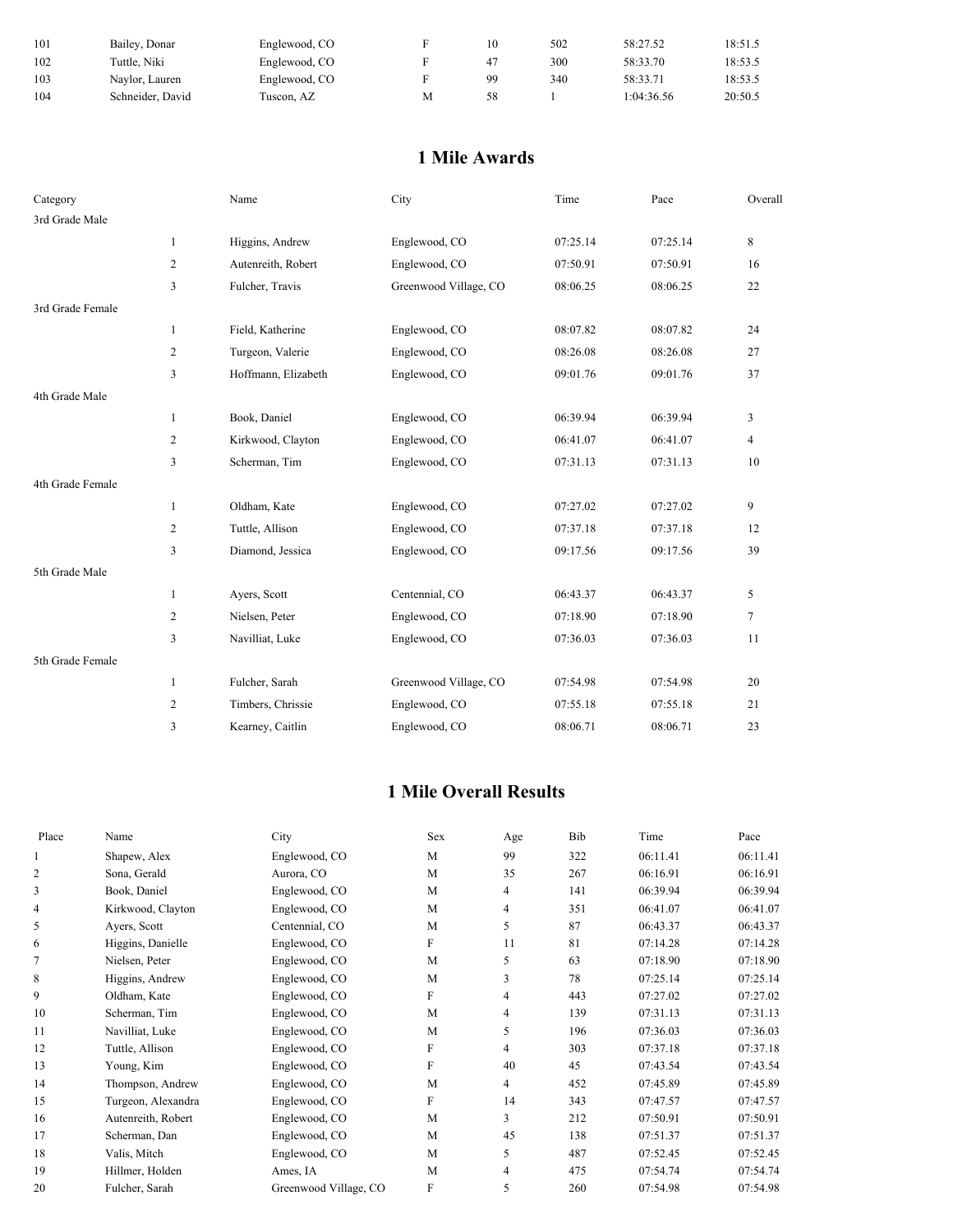| 21     | Timbers, Chrissie     | Englewood, CO         | F                         | 5                        | 305    | 07:55.18 | 07:55.18 |
|--------|-----------------------|-----------------------|---------------------------|--------------------------|--------|----------|----------|
| 22     | Fulcher, Travis       | Greenwood Village, CO | M                         | 3                        | 259    | 08:06.25 | 08:06.25 |
| 23     | Kearney, Caitlin      | Englewood, CO         | F                         | 5                        | 14     | 08:06.71 | 08:06.71 |
| 24     | Field, Katherine      | Englewood, CO         | ${\rm F}$                 | 3                        | 224    | 08:07.82 | 08:07.82 |
| 25     | Johnson, Dylan        | Englewood, CO         | M                         | 99                       | 482    | 08:08.85 | 08:08.85 |
| 26     | Oakes, Ryan           | Englewood, CO         | M                         | 3                        | 120    | 08:19.93 | 08:19.93 |
| 27     | Turgeon, Valerie      | Englewood, CO         | ${\rm F}$                 | 3                        | 341    | 08:26.08 | 08:26.08 |
| 28     | Roswell, Jack         | Englewood, CO         | M                         | 8                        | 89     | 08:26.37 | 08:26.37 |
| 29     | Turgeon, Elizabeth II | Englewood, CO         | ${\rm F}$                 | 14                       | 344    | 08:28.51 | 08:28.51 |
|        | Kolesnekov, Cavan     |                       |                           |                          | 457    | 08:35.97 | 08:35.97 |
| 30     |                       | Englewood, CO         | M                         | $\overline{\mathcal{L}}$ |        |          |          |
| 31     | Bremer, Geoffrey      | Englewood, CO         | M                         | 3                        | 355    | 08:43.37 | 08:43.37 |
| 32     | Hallmark, Will        | Englewood, CO         | M                         | 9                        | 167    | 08:43.89 | 08:43.89 |
| 33     | Lambright, Matt       | Englewood, CO         | M                         | 5                        | 193    | 08:48.44 | 08:48.44 |
| 34     | McCool, Jack          | Englewood, CO         | $\mathbf M$               | $\overline{\mathcal{L}}$ | 418    | 08:57.63 | 08:57.63 |
| 35     | Day, Ryan             | Englewood, CO         | M                         | 3                        | 326    | 08:58.09 | 08:58.09 |
| 36     | Day, JD               | Englewood, CO         | M                         | 44                       | 328    | 09:00.16 | 09:00.16 |
| 37     | Hoffmann, Elizabeth   | Englewood, CO         | ${\rm F}$                 | 3                        | 130    | 09:01.76 | 09:01.76 |
| 38     | Kuljis, Madden        | Englewood, CO         | $\rm F$                   | 5                        | 114    | 09:11.25 | 09:11.25 |
| 39     | Diamond, Jessica      | Englewood, CO         | ${\rm F}$                 | $\overline{\mathcal{L}}$ | 409    | 09:17.56 | 09:17.56 |
| 40     | Quisenberry, Cole     | Englewood, CO         | M                         | 3                        | 69     | 09:20.84 | 09:20.84 |
| 41     | Eber, Iliana          | Englewood, CO         | ${\rm F}$                 | 3                        | 519    | 09:21.71 | 09:21.71 |
| 42     | Handler, Davis        | Englewood, CO         | M                         | 3                        | 36     | 09:24.40 | 09:24.40 |
| 43     | Scherman, Ben         | Englewood, CO         | M                         | $\tau$                   | 140    | 09:28.01 | 09:28.01 |
| 44     | Hubbard, Jack         | Englewood, CO         | M                         | 8                        | 179    | 09:28.44 | 09:28.44 |
| 45     | Hubbard, Steve        | Englewood, CO         | M                         | 37                       | 178    | 09:29.89 | 09:29.89 |
| 46     | Knierim, Spencer      | Englewood, CO         | $\mathbf M$               | 12                       | 280    | 09:30.63 | 09:30.63 |
| 47     | Djorup, Jake          | Denver, CO            | M                         | 5                        | 385    | 09:32.09 | 09:32.09 |
| 48     | Carpenter, Ben        | Englewood, CO         | M                         | 6                        | 430    | 09:37.08 | 09:37.08 |
| 49     | Dorighi, Brennen      | Englewood, CO         | M                         | $\tau$                   | 208    | 09:37.54 | 09:37.54 |
| 50     | Unknown               | Unknown               | $\mathbf M$               | 99                       | 1020   | 09:43.58 | 09:43.58 |
| 51     | Hollines, Javier      | Englewood, CO         | M                         | 4                        | 238    | 09:46.33 | 09:46.33 |
| 52     | Hollines, Harry       | Englewood, CO         | M                         | 38                       | 237    | 09:46.74 | 09:46.74 |
| 53     | Lancaster, Rebecca    | Greenwood Village, CO | ${\rm F}$                 | $\overline{4}$           | 24     | 09:47.40 | 09:47.40 |
| 54     | Rabb, Taylor          | Englewood, CO         | ${\rm F}$                 | 13                       | 330    | 09:47.70 | 09:47.70 |
| 55     | Stewart, Laird        | Englewood, CO         | M                         | $\tau$                   | 254    | 09:51.24 | 09:51.24 |
| 56     | Fichtner, Linda       | Englewood, CO         | ${\rm F}$                 | 20                       | 252    | 09:52.25 | 09:52.25 |
| 57     | Groth, Graham         | Denver, CO            | M                         | $\overline{7}$           | 349    | 09:52.60 | 09:52.60 |
| 58     | Unknown               | Unknown               | M                         | 99                       | 1021   | 09:52.96 | 09:52.96 |
| 59     | Starr, Jack           | Greenwood Village, CO | M                         | 6                        | 133    | 09:53.28 | 09:53.28 |
| 60     | Starr, Scott          | Greenwood Village, CO | M                         | 37                       | 132    | 09:56.67 | 09:56.67 |
| 61     | Miller, Wyatt         | Englewood, CO         | $\mathbf M$               | $\mathfrak{Z}$           | 512    | 09:57.08 | 09:57.08 |
| 62     | Raochonski, Reed      | Englewood, CO         | $\mathbf M$               | 8                        | 261    | 09:57.91 | 09:57.91 |
| 63     | Miller, Emmett        | Englewood, CO         | M                         | 6                        | 511    | 09:58.74 | 09:58.74 |
| 64     | Higgins, Kendall      | Englewood, CO         | $\boldsymbol{\mathrm{F}}$ | 13                       | 82     | 10:00.35 | 10:00.35 |
| 65     | Hollines, Mariela     | Englewood, CO         | ${\rm F}$                 | 6                        | 239    | 10:00.78 | 10:00.78 |
| 66     | Kane, Sam             | Englewood, CO         | $\mathbf M$               | 5                        | 204    | 10:01.25 | 10:01.25 |
| 67     | Sepulveda, Unknown    | Englewood, CO         | F                         | 37                       | 236    | 10:03.57 | 10:03.57 |
| 68     | Unknown               | Unknown               | M                         | 99                       | 1019   | 10:07.06 | 10:07.06 |
| 69     | Peterson, Chad        | Englewood, CO         | M                         | 3                        | 424    | 10:07.47 | 10:07.47 |
| $70\,$ | Eber, Leslie          | Englewood, CO         | ${\rm F}$                 | 40                       | 520    | 10:08.67 | 10:08.67 |
| 71     | Naylor, Sydnee        | Englewood, CO         | F                         | $\overline{\mathcal{A}}$ | 339    | 10:09.56 | 10:09.56 |
| 72     | Young, Harper         | Englewood, CO         | F                         | $\overline{4}$           | 47     | 10:11.34 | 10:11.34 |
| 73     | Meers, Jake           | Westminster, CO       | $\mathbf M$               | 5                        | 102    | 10:12.30 | 10:12.30 |
| 74     | Kingdom, Ben          | Englewood, CO         | $\mathbf M$               | 3                        | 426    | 10:15.66 | 10:15.66 |
| 75     | Steese, Jamie         | Centennial, CO        | F                         | $38\,$                   | 492    | 10:17.94 | 10:17.94 |
| 76     | Steese, Chad          | Centennial, CO        | M                         | 11                       | 493    | 10:27.71 | 10:27.71 |
| 77     | Djorup, Josh          | Denver, CO            | $\mathbf M$               | 5                        | 386    | 10:31.19 | 10:31.19 |
| 78     | Djorup, Chris         | Denver, CO            | $\mathbf M$               | 52                       | 384    | 10:31.56 | 10:31.56 |
| 79     | Adams, Tyler          | Englewood, CO         | M                         | 6                        | 21     | 10:33.64 | 10:33.64 |
| 80     | Ayers, Natalie        | Centennial, CO        | F                         | 6                        | $88\,$ | 10:34.20 | 10:34.20 |
| 81     | Hagen, Lauren         | Englewood, CO         | F                         | 3                        | 335    | 10:37.52 | 10:37.52 |
| 82     | Clark, Kemay          | Centennial, CO        | F                         | $\overline{4}$           | 398    | 10:39.92 | 10:39.92 |
| 83     | Valis, Tristan        | Englewood, CO         | $\mathbf M$               | $\tau$                   | 489    | 10:40.66 | 10:40.66 |
| 84     | Clark, Kevin Jr       | Centennial, CO        | M                         | $\tau$                   | 397    | 10:42.26 | 10:42.26 |
| 85     | Billings, Pace        | Englewood, CO         | M                         | 5                        | 51     | 10:43.44 | 10:43.44 |
| 86     | Imhoff, Grace         | Centennial, CO        | ${\rm F}$                 | $\overline{4}$           | 459    | 10:52.04 | 10:52.04 |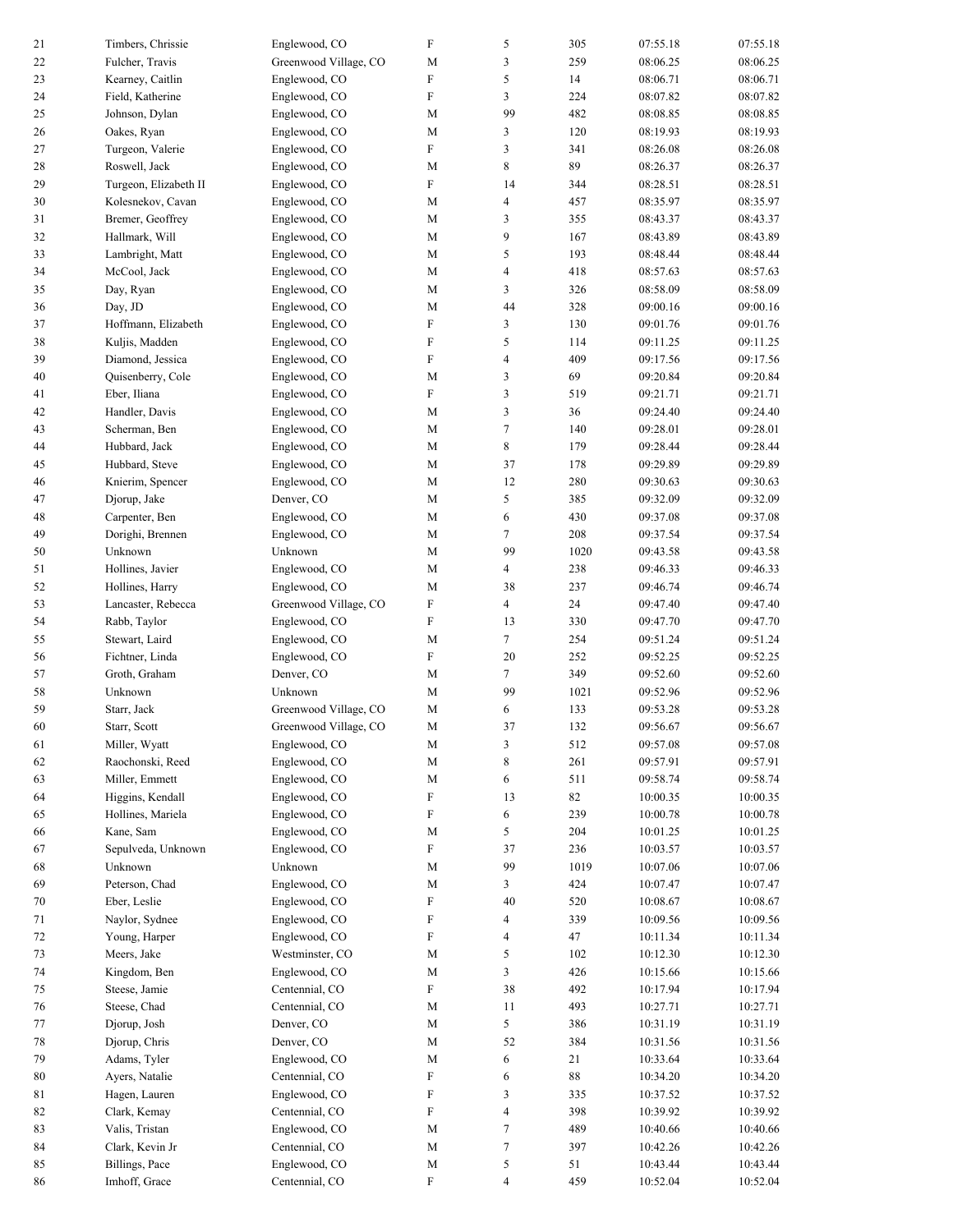| 87  | Adams, Hillary       | Englewood, CO         | $\rm F$                   | 38                       | 23     | 10:54.00 | 10:54.00 |
|-----|----------------------|-----------------------|---------------------------|--------------------------|--------|----------|----------|
| 88  | Nisbet, Ryan         | Englewood, CO         | M                         | 4                        | 228    | 10:54.52 | 10:54.52 |
| 89  | Johnson, Dustin      | Englewood, CO         | M                         | 99                       | 478    | 10:56.22 | 10:56.22 |
| 90  | Johnson, Jeff        | Englewood, CO         | M                         | 99                       | 480    | 10:56.63 | 10:56.63 |
| 91  | LaMair, Kate         | Englewood, CO         | $\boldsymbol{\mathrm{F}}$ | 3                        | 55     | 10:57.49 | 10:57.49 |
| 92  | LaMair, Mike         | Englewood, CO         | M                         | 50                       | 56     | 10:59.85 | 10:59.85 |
| 93  | Blum, Sam            | Englewood, CO         | M                         | 7                        | 269    | 11:00.12 | 11:00.12 |
| 94  | Valis, Lili          | Englewood, CO         | $\rm F$                   | $\overline{\mathbf{4}}$  | 488    | 11:00.45 | 11:00.45 |
| 95  | Helm, Morgan         | Englewood, CO         | $\rm F$                   | 6                        | 458    | 11:00.74 | 11:00.74 |
|     |                      |                       |                           | $\tau$                   | 203    |          | 11:04.60 |
| 96  | Kane, Everett        | Englewood, CO         | M                         |                          |        | 11:04.60 |          |
| 97  | Rabb, Evan           | Englewood, CO         | M                         | 5                        | 329    | 11:06.90 | 11:06.90 |
| 98  | Sveen, Gunnar        | Englewood, CO         | M                         | $\overline{4}$           | 276    | 11:12.07 | 11:12.07 |
| 99  | Sakic, Mitchell      | Englewood, CO         | M                         | $\overline{4}$           | 454    | 11:17.99 | 11:17.99 |
| 100 | Robbins, Carolyn     | Englewood, CO         | F                         | 7                        | 346    | 11:21.43 | 11:21.43 |
| 101 | Dyer, Delaney        | Englewood, CO         | $\rm F$                   | 7                        | 19     | 11:21.86 | 11:21.86 |
| 102 | Blum, Meg            | Englewood, CO         | $\rm F$                   | 42                       | 271    | 11:22.51 | 11:22.51 |
| 103 | Quisenberry, Caitlin | Englewood, CO         | $\rm F$                   | 11                       | 68     | 11:23.57 | 11:23.57 |
| 104 | Hood, Richard        | Denver, CO            | M                         | 34                       | 124    | 11:25.18 | 11:25.18 |
| 105 | Hood, Vance          | Denver, CO            | M                         | 5                        | 125    | 11:37.42 | 11:37.42 |
| 106 | Keller, Sam          | Englewood, CO         | M                         | 3                        | 171    | 11:38.00 | 11:38.00 |
| 107 | Keller, Sarah        | Englewood, CO         | $\rm F$                   | 5                        | 170    | 11:39.34 | 11:39.34 |
| 108 | Keller, Dan          | Englewood, CO         | M                         | 48                       | 173    | 11:39.73 | 11:39.73 |
| 109 | Hethershaw, Conor    | Englewood, CO         | M                         | 3                        | 321    | 11:40.21 | 11:40.21 |
| 110 | Unknown              | Unknown               | M                         | 99                       | 374    | 11:43.07 | 11:43.07 |
| 111 | Peters, Adam         | Englewood, CO         | M                         | 6                        | 169    | 11:43.33 | 11:43.33 |
| 112 | Day, Anna            | Englewood, CO         | $\rm F$                   | 6                        | 327    | 11:43.62 | 11:43.62 |
| 113 | Day, Erin            | Englewood, CO         | $\boldsymbol{\mathrm{F}}$ | 5                        | 325    | 11:49.83 | 11:49.83 |
| 114 | Hertel, Annie        | Englewood, CO         | $\rm F$                   | $\overline{\mathcal{L}}$ | 518    | 11:50.77 | 11:50.77 |
| 115 | Dyer, Olivia         | Englewood, CO         | $\rm F$                   | $\overline{4}$           | 18     | 11:51.31 | 11:51.31 |
| 116 | Quisenberry, Laura   | Englewood, CO         | $\rm F$                   | 37                       | 67     | 12:01.50 | 12:01.50 |
| 117 | Gilpatrick, Blair    | Englewood, CO         | M                         | 5                        | 3      | 12:02.56 | 12:02.56 |
| 118 | Maxson, Ian          | Englewood, CO         | M                         | 5                        | 464    | 12:05.81 | 12:05.81 |
| 119 | Koo, Nadine          | Englewood, CO         | $\rm F$                   | 8                        | 188    | 12:08.52 | 12:08.52 |
| 120 | Koo, Anne            | Englewood, CO         | $\rm F$                   | 99                       | 190    | 12:08.95 | 12:08.95 |
| 121 | Koo, Zach            | Englewood, CO         | M                         | 6                        | 189    | 12:18.31 | 12:18.31 |
| 122 | Diamond, Isabella    | Englewood, CO         | $\rm F$                   | 5                        | 408    | 12:20.57 | 12:20.57 |
| 123 | Crossman, Claire     | Englewood, CO         | $\rm F$                   | 6                        | 499    | 12:21.91 | 12:21.91 |
| 124 | Wall, Annabel        | Greenwood Village, CO | $\rm F$                   | 4                        | 136    | 12:24.76 | 12:24.76 |
| 125 | Karns, John          | Englewood, CO         | M                         | 43                       | 154    | 12:26.93 | 12:26.93 |
| 126 | Brown, Allison       | Centennial, CO        | $\mathbf F$               | 8                        | 226    | 12:29.89 | 12:29.89 |
| 127 | Fellows, Jack        | Greenwood Village, CO | M                         | 5                        | 333    | 12:30.58 | 12:30.58 |
| 128 | Jordan, Caroline     | Englewood, CO         | ${\rm F}$                 | 3                        | 377    | 12:31.21 | 12:31.21 |
| 129 | Jordan, Scott        | Englewood, CO         | M                         | $42\,$                   | 375    | 12:32.32 | 12:32.32 |
| 130 | Bradley, Jack        | Englewood, CO         | M                         | $18\,$                   | 272    | 12:33.02 | 12:33.02 |
| 131 | Karns, Madison       | Englewood, CO         | F                         | 8                        | 156    | 12:35.69 | 12:35.69 |
| 132 | Steese, Trent        | Centennial, CO        | M                         | 6                        | 494    | 12:36.86 | 12:36.86 |
| 133 | Steese, Chuck        | Centennial, CO        | M                         | 44                       | 491    | 12:37.15 | 12:37.15 |
| 134 | Thomson, Connor      | Denver, CO            | $\mathbf M$               | 7                        | 166    | 12:38.36 | 12:38.36 |
| 135 | Thomson, Larah       | Denver, CO            | $\boldsymbol{\mathrm{F}}$ | 35                       | 164    | 12:38.69 | 12:38.69 |
| 136 | Barnard, Cameron     | Englewood, CO         | M                         | 6                        | 182    | 12:40.14 | 12:40.14 |
| 137 | Oakes, Dana          | Englewood, CO         | F                         | 5                        | 121    | 12:46.84 | 12:46.84 |
| 138 | Hagen, Nicole        | Englewood, CO         | ${\rm F}$                 | 3                        | 334    | 12:56.47 | 12:56.47 |
| 139 | McCool, Carson       | Englewood, CO         | M                         | $\tau$                   | 419    | 12:58.69 | 12:58.69 |
| 140 | Honnen, Nicole       | Englewood, CO         | F                         | 3                        | 53     | 12:59.07 | 12:59.07 |
| 141 | Nielsen, Phoebe      | Englewood, CO         | F                         | 3                        | 64     | 12:59.65 | 12:59.65 |
| 142 | Oakes, Randy         | Englewood, CO         | M                         | 48                       | 122    | 13:00.94 | 13:00.94 |
| 143 | Knierim, Hannah      | Englewood, CO         | $\boldsymbol{\mathrm{F}}$ | $\overline{\mathcal{A}}$ | 281    | 13:01.47 | 13:01.47 |
| 144 | Meegan, Connor       | Greenwood Village, CO | M                         | 6                        | 285    | 13:03.37 | 13:03.37 |
| 145 | Meegan, Meredith     | Greenwood Village, CO | F                         | 36                       | 286    | 13:04.54 | 13:04.54 |
| 146 | Turgeon, Elisabeth   | Englewood, CO         | F                         | 38                       | 342    | 13:04.99 | 13:04.99 |
| 147 | Navilliat, Kyle      | Englewood, CO         | M                         | 8                        | 197    | 13:05.60 | 13:05.60 |
| 148 | Reilly, Bennett      | Greenwood Village, CO | M                         | 7                        | $42\,$ | 13:06.65 | 13:06.65 |
| 149 | Reilly, Jim          | Greenwood Village, CO | M                         | 41                       | 43     | 13:08.86 | 13:08.86 |
| 150 | Meers, Mike          | Westminster, CO       | M                         | 3                        | 103    | 13:20.55 | 13:20.55 |
| 151 | Williams, Reggie     | Castle Rock, CO       | M                         | $\tau$                   | 476    | 13:27.87 | 13:27.87 |
| 152 | Williams, Noelle     | Castle Rock, CO       | F                         | 42                       | 477    | 13:28.56 | 13:28.56 |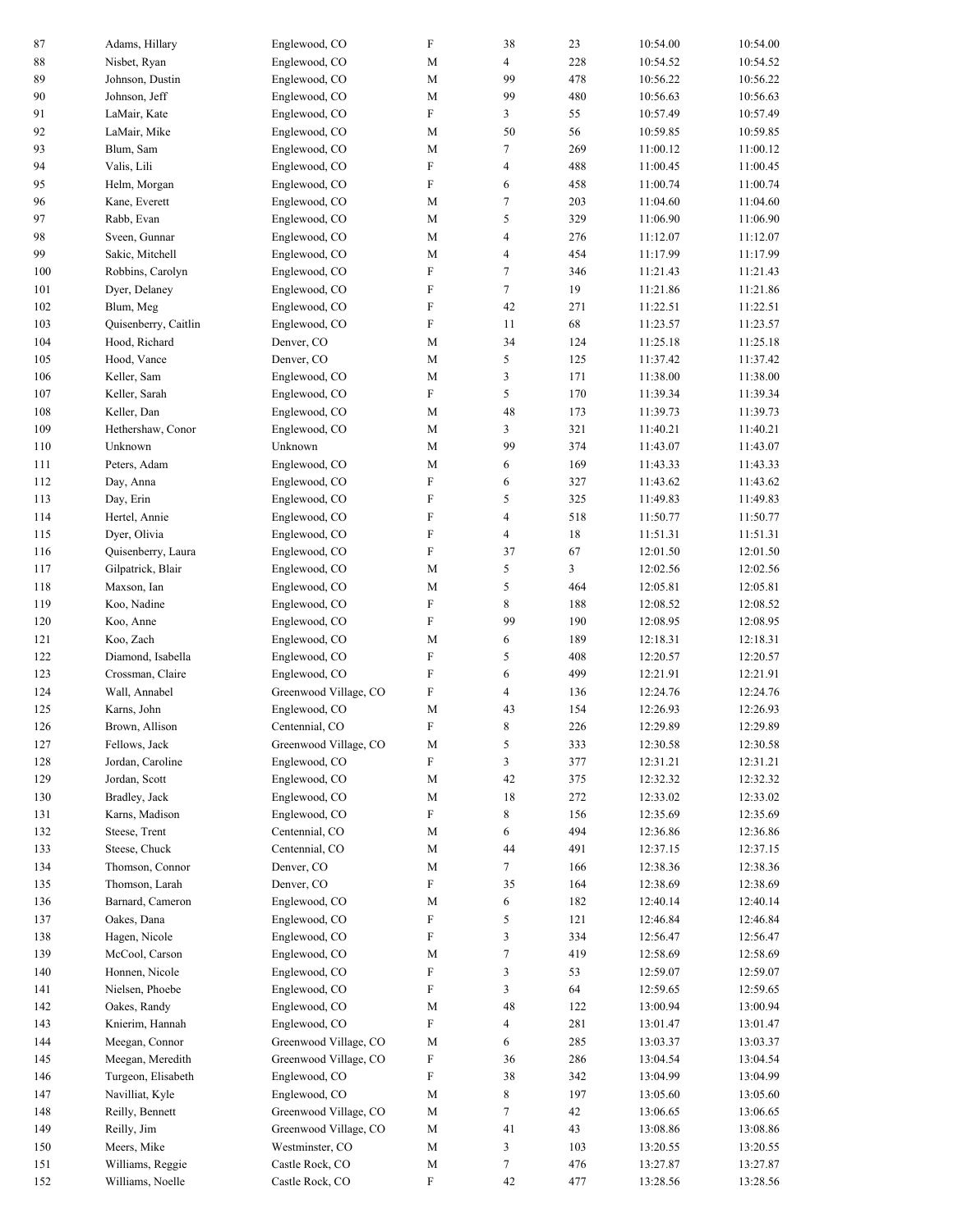| 153 | Robinson, Cameron         | Greenwood Village, CO | M                         | 6              | 241    | 13:29.14 | 13:29.14 |
|-----|---------------------------|-----------------------|---------------------------|----------------|--------|----------|----------|
| 154 | Robinson, Cooper          | Greenwood Village, CO | M                         | 6              | 242    | 13:35.27 | 13:35.27 |
| 155 | Kennedy Robinson, Maureen | Greenwood Village, CO | $\rm F$                   | 40             | 240    | 13:39.08 | 13:39.08 |
| 156 | Hood, Houston             | Denver, CO            | M                         | $\overline{4}$ | 126    | 13:40.80 | 13:40.80 |
| 157 | Andrus, Ashley            | Denver, CO            | $\boldsymbol{\mathrm{F}}$ | 36             | 123    | 13:45.21 | 13:45.21 |
| 158 | Unknown                   | Unknown               | M                         | 99             | 1018   | 13:50.10 | 13:50.10 |
| 159 | Unknown                   | Unknown               | M                         | 99             | 1017   | 13:50.48 | 13:50.48 |
| 160 | Unknown                   | Unknown               | M                         | 99             | 1015   | 14:11.73 | 14:11.73 |
| 161 | Wall, Alicia              | Greenwood Village, CO | $\rm F$                   | 38             | 135    | 14:21.39 | 14:21.39 |
| 162 | Unknown                   | Englewood, CO         | M                         | 99             | 1016   | 14:21.84 | 14:21.84 |
|     | Valis, Regina             | Englewood, CO         | $\boldsymbol{\mathrm{F}}$ | 44             |        |          |          |
| 163 |                           |                       |                           |                | 490    | 15:14.75 | 15:14.75 |
| 164 | Goderstad, Torge          | Englewood, CO         | M                         | 11             | 59     | 15:15.23 | 15:15.23 |
| 165 | Goderstad, Tatiana        | Englewood, CO         | F                         | $\overline{4}$ | 60     | 15:15.84 | 15:15.84 |
| 166 | Karns, Catherine          | Englewood, CO         | F                         | 4              | 157    | 15:16.74 | 15:16.74 |
| 167 | Grewe, Jessica            | Englewood, CO         | $\rm F$                   | $\overline{4}$ | 93     | 15:25.89 | 15:25.89 |
| 168 | Egan, Julie               | Denver, CO            | $\rm F$                   | 42             | 11     | 15:26.40 | 15:26.40 |
| 169 | Cooper, Suzanne           | Englewood, CO         | $\rm F$                   | 6              | 214    | 15:55.90 | 15:55.90 |
| 170 | Cooper, Andrew            | Englewood, CO         | M                         | 44             | 437    | 15:56.25 | 15:56.25 |
| 171 | Capoot, Ashley            | Englewood, CO         | $\boldsymbol{\mathrm{F}}$ | 6              | 244    | 15:56.69 | 15:56.69 |
| 172 | Capoot, Barry             | Englewood, CO         | M                         | 36             | 243    | 15:59.35 | 15:59.35 |
| 173 | Unknown                   | Unknown               | M                         | 99             | 1014   | 15:59.65 | 15:59.65 |
| 174 | Mauger, Sadie             | Englewood, CO         | F                         | 6              | 497    | 16:00.02 | 16:00.02 |
| 175 | George, Kyra              | Englewood, CO         | $\rm F$                   | $\tau$         | 290    | 16:00.27 | 16:00.27 |
| 176 | Unknown                   | Unknown               | M                         | 99             | 1013   | 16:02.40 | 16:02.40 |
| 177 | Mauger, Darcee            | Englewood, CO         | $\rm F$                   | 42             | 496    | 16:06.73 | 16:06.73 |
| 178 | Keesling, Logan           | Englewood, CO         | M                         | 5              | 207    | 16:07.34 | 16:07.34 |
|     |                           |                       |                           |                |        |          |          |
| 179 | Keesling, Joanie          | Englewood, CO         | $\boldsymbol{\mathrm{F}}$ | 42             | 205    | 16:13.56 | 16:13.56 |
| 180 | Calderone, Karen          | Englewood, CO         | $\rm F$                   | 37             | 361    | 16:25.67 | 16:25.67 |
| 181 | Mauger, Charlotte         | Englewood, CO         | $\rm F$                   | 5              | 498    | 16:26.98 | 16:26.98 |
| 182 | Mauger, Bill              | Englewood, CO         | M                         | 43             | 495    | 17:41.22 | 17:41.22 |
| 183 | Cooper, Eddie             | Englewood, CO         | M                         | 12             | 438    | 17:41.67 | 17:41.67 |
| 184 | Calderone, Jack           | Englewood, CO         | M                         | 8              | 362    | 17:47.79 | 17:47.79 |
| 185 | Meers, Lawrence           | Westminster, CO       | M                         | 48             | 100    | 17:48.29 | 17:48.29 |
| 186 | Meers, Grant              | Westminster, CO       | M                         | 18             | 101    | 17:50.68 | 17:50.68 |
| 187 | Blackport, Kristing       | Denver, CO            | $\rm F$                   | 27             | 299    | 17:51.21 | 17:51.21 |
| 188 | Seale, Connor             | Denver, CO            | M                         | 5              | 298    | 17:51.78 | 17:51.78 |
| 189 | Seale, James              | Denver, CO            | M                         | 42             | 247    | 17:52.65 | 17:52.65 |
| 190 | Meegan, Amanda            | Greenwood Village, CO | F                         | 4              | 287    | 17:53.17 | 17:53.17 |
| 191 | Meegan, Brian             | Greenwood Village, CO | M                         | 35             | 284    | 17:53.60 | 17:53.60 |
| 192 | Schlessinger, Connor      | Englewood, CO         | M                         | 6              | 380    | 18:02.75 | 18:02.75 |
| 193 | Balas, Louis              | Englewood, CO         | $\mathbf M$               | 6              | $30\,$ | 18:06.00 | 18:06.00 |
| 194 | Balas, Paul               | Englewood, CO         | M                         | 99             | 32     | 18:06.52 | 18:06.52 |
| 195 | Kearney, Maeve            | Englewood, CO         | ${\rm F}$                 | 8              | 15     | 18:10.83 | 18:10.83 |
|     |                           |                       |                           | 9              |        |          |          |
| 196 | Lovelace, Joseph          | Englewood, CO         | M                         |                | 415    | 18:18.27 | 18:18.27 |
| 197 | Lambright, Lisa           | Englewood, CO         | F                         | 99             | 192    | 18:18.64 | 18:18.64 |
| 198 | Malone, Grace             | Englewood, CO         | F                         | 8              | 359    | 18:19.43 | 18:19.43 |
| 199 | Ruiz, Lisa                | Englewood, CO         | $\boldsymbol{\mathrm{F}}$ | 47             | 357    | 18:36.29 | 18:36.29 |
| 200 | Navilliat, Anne           | Englewood, CO         | $\boldsymbol{\mathrm{F}}$ | 46             | 198    | 18:37.74 | 18:37.74 |
| 201 | Barr, Barbara             | Englewood, CO         | $\boldsymbol{\mathrm{F}}$ | 99             | 417    | 18:38.31 | 18:38.31 |
| 202 | Lovelace, Cindy           | Englewood, CO         | F                         | 99             | 413    | 18:43.65 | 18:43.65 |
| 203 | Lovelace, Jon             | Englewood, CO         | M                         | 99             | 412    | 18:45.24 | 18:45.24 |
| 204 | Balas, Olivia             | Englewood, CO         | F                         | 6              | 31     | 18:45.89 | 18:45.89 |
| 205 | Balas, Lynda              | Englewood, CO         | ${\rm F}$                 | 99             | 33     | 18:47.95 | 18:47.95 |
| 206 | Schlessinger, Greg        | Englewood, CO         | M                         | 40             | 379    | 18:50.14 | 18:50.14 |
| 207 | Schlessinger, Tyler       | Englewood, CO         | M                         | 3              | 381    | 19:03.36 | 19:03.36 |
| 208 | Unknown                   | Unknown               | M                         | 99             | 1012   | 19:04.89 | 19:04.89 |
| 209 | Unknown                   | Unknown               | M                         | 99             | 1011   | 19:05.36 | 19:05.36 |
| 210 | Seale, Amanda             | Denver, CO            | F                         | 8              | 248    | 19:05.89 | 19:05.89 |
| 211 | Blum, Cecilia             | Englewood, CO         | ${\rm F}$                 | 5              | 268    | 19:07.64 | 19:07.64 |
| 212 | Unknown                   | Unknown               | M                         | 99             | 1010   | 19:16.10 | 19:16.10 |
| 213 | Blum, Joshua              | Englewood, CO         | M                         | 38             | 270    | 19:20.61 | 19:20.61 |
|     |                           |                       |                           |                |        |          |          |
| 214 | Raochonski, Carey         | Englewood, CO         | F                         | 37             | 263    | 19:21.01 | 19:21.01 |
| 215 | Unknown                   | Unknown               | M                         | 99             | 1009   | 19:23.49 | 19:23.49 |
| 216 | Hubbard, Drew             | Englewood, CO         | $\mathbf M$               | 5              | 180    | 19:24.01 | 19:24.01 |
| 217 | Unknown                   | Unknown               | M                         | 99             | 1008   | 19:24.48 | 19:24.48 |